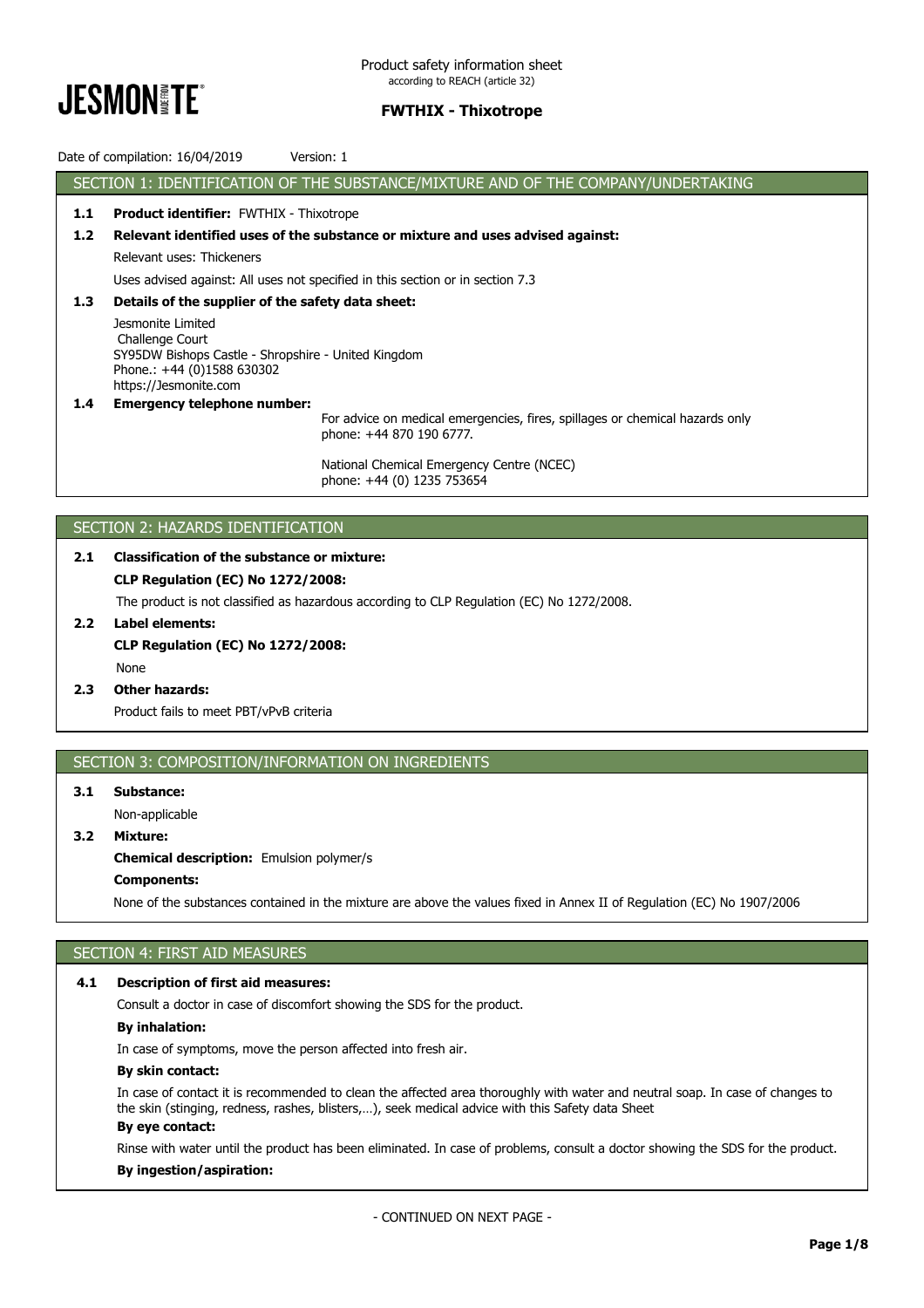

Date of compilation: 16/04/2019 Version: 1

### SECTION 4: FIRST AID MEASURES (continued)

In case of consumption in large quantities, it is recommended to seek medical assistance.

**4.2 Most important symptoms and effects, both acute and delayed:**

Acute and delayed effects are indicated in sections 2 and 11.

## **4.3 Indication of any immediate medical attention and special treatment needed:**

Non-applicable

### SECTION 5: FIREFIGHTING MEASURES

#### **5.1 Extinguishing media:**

Product is non-flammable, with a low risk of fire due to the flammabliity characteristics of the product in normal conditions of storage, handling and use. In the case of the existence of sustained combustion as a result of improper handling, storage or use any type of extinguishing agent can be used (ABC Powder, water,...)

### **5.2 Special hazards arising from the substance or mixture:**

Due to its non-flammable nature, the product does not present a fire risk under normal conditions of storage, handling and use.

#### **5.3 Advice for firefighters:**

Depending on the magnitude of the fire it may be necessary to use full protective clothing and self-contained breathing apparatus (SCBA). Minimum emergency facilities and equipment should be available (fire blankets, portable first aid kit,...) in accordance with Directive 89/654/EC.

### **Additional provisions:**

Act in accordance with the Internal Emergency Plan and the Information Sheets on actions to take after an accident or other emergencies. Eliminate all sources of ignition. In case of fire, cool the storage containers and tanks for products susceptible to combustion, explosion or BLEVE as a result of high temperatures. Avoid spillage of the products used to extinguish the fire into an aqueous medium.

### SECTION 6: ACCIDENTAL RELEASE MEASURES

#### **6.1 Personal precautions, protective equipment and emergency procedures:**

Isolate leaks provided that there is no additional risk for the people performing this task.

#### **6.2 Environmental precautions:**

This product is not classified as hazardous to the environment. Keep product away from drains, surface and ground water.

#### **6.3 Methods and material for containment and cleaning up:**

It is recommended:

Absorb the spillage using sand or inert absorbent and move it to a safe place. Do not absorb in sawdust or other combustible absorbents. For any concern related to disposal consult section 13.

### **6.4 Reference to other sections:**

See sections 8 and 13.

### SECTION 7: HANDLING AND STORAGE

#### **7.1 Precautions for safe handling:**

A.- Precautions for safe manipulation

Comply with the current legislation concerning the prevention of industrial risks. Keep containers hermetically sealed. Control spills and residues, destroying them with safe methods (section 6). Avoid leakages from the container. Maintain order and cleanliness where dangerous products are used.

B.- Technical recommendations for the prevention of fires and explosions

It is recommended to transfer at a slow speed to avoid the creation of electrostatic charges that could affect flammable products. Consult section 10 for conditions and materials that should be avoided.

C.- Technical recommendations to prevent ergonomic and toxicological risks

Do not eat or drink during the process, washing hands afterwards with suitable cleaning products.

D.- Technical recommendations to prevent environmental risks

- CONTINUED ON NEXT PAGE -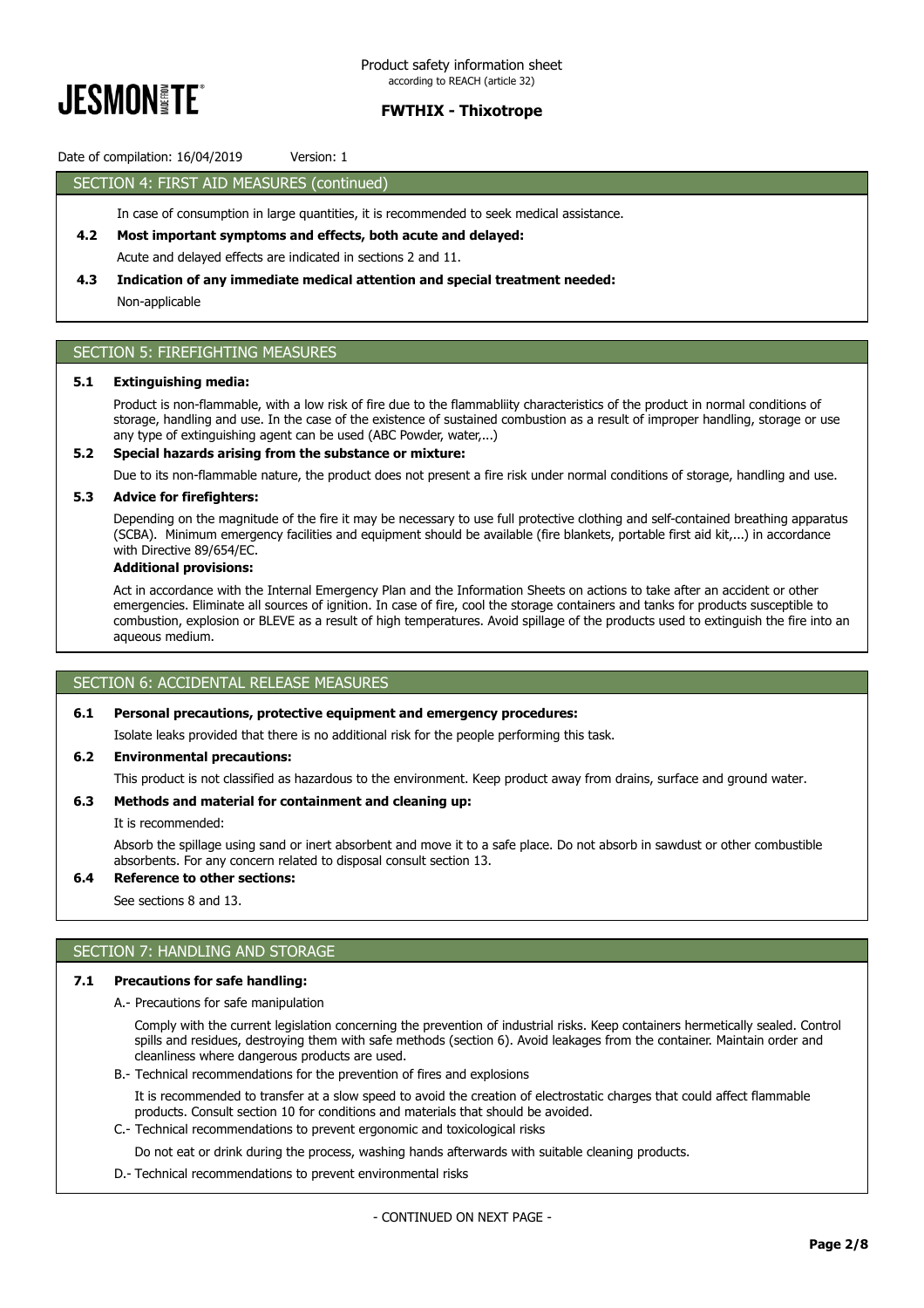

### Date of compilation: 16/04/2019 Version: 1

### SECTION 7: HANDLING AND STORAGE (continued)

### It is not necessary to take special measures to prevent environmental risks. For more information see subsection 6.2

#### **7.2 Conditions for safe storage, including any incompatibilities:**

A.- Technical measures for storage

Minimum Temp.: 5 °C

Maximum Temp.: 25 °C

Maximum time: 6 Months

### B.- General conditions for storage

Avoid sources of heat, radiation, static electricity and contact with food. For additional information see subsection 10.5

#### **7.3 Specific end use(s):**

Except for the instructions already specified it is not necessary to provide any special recommendation regarding the uses of this product.

### SECTION 8: EXPOSURE CONTROLS/PERSONAL PROTECTION

#### **8.1 Control parameters:**

Substances whose occupational exposure limits have to be monitored in the workplace (EH40/2005 Workplace exposure limits): There are no occupational exposure limits for the substances contained in the product

**DNEL (Workers):**

Non-applicable

#### **DNEL (General population):**

Non-applicable

#### **PNEC:**

Non-applicable

#### **8.2 Exposure controls:**

A.- General security and hygiene measures in the work place

As a preventative measure it is recommended to use basic Personal Protective Equipment, with the corresponding <<CE marking>> in accordance with Directive 89/686/EC. For more information on Personal Protective Equipment (storage, use, cleaning, maintenance, class of protection,…) consult the information leaflet provided by the manufacturer. For more information see subsection 7.1.

All information contained herein is a recommendation which needs some specification from the labour risk prevention services as it is not known whether the company has additional measures at its disposal.

B.- Respiratory protection

The use of protection equipment will be necessary if a mist forms or if the occupational exposure limits are exceeded.

C.- Specific protection for the hands

| Pictogram                                  | <b>PPE</b>                               | Labelling | <b>CEN Standard</b> | Remarks                                                                                                                                                                                                                   |
|--------------------------------------------|------------------------------------------|-----------|---------------------|---------------------------------------------------------------------------------------------------------------------------------------------------------------------------------------------------------------------------|
| <b>AND</b><br>Mandatory hand<br>protection | Protective gloves against<br>minor risks | CAT I     |                     | Replace gloves in case of any sign of damage. For<br>prolonged periods of exposure to the product for<br>professional users/industrials, we recommend using<br>CE III gloves in line with standards EN 420 and EN<br>374. |

"As the product is a mixture of several substances, the resistance of the glove material can not be predicted in advance with total reliability and has therefore to be checked prior to the application"

D.- Ocular and facial protection

| Pictogram                                                     | <b>PPE</b>                                       | Labelling     | <b>CEN Standard</b>             | Remarks                                                                                                                         |
|---------------------------------------------------------------|--------------------------------------------------|---------------|---------------------------------|---------------------------------------------------------------------------------------------------------------------------------|
| $\langle \nabla \psi \rangle$<br>Mandatory face<br>protection | Panoramic glasses against<br>splash/projections. | <b>CAT II</b> | EN 166:2001<br>EN ISO 4007:2012 | Clean daily and disinfect periodically according to<br>the manufacturer's instructions. Use if there is a<br>risk of splashing. |
| E.- Body protection                                           |                                                  |               |                                 |                                                                                                                                 |

- CONTINUED ON NEXT PAGE -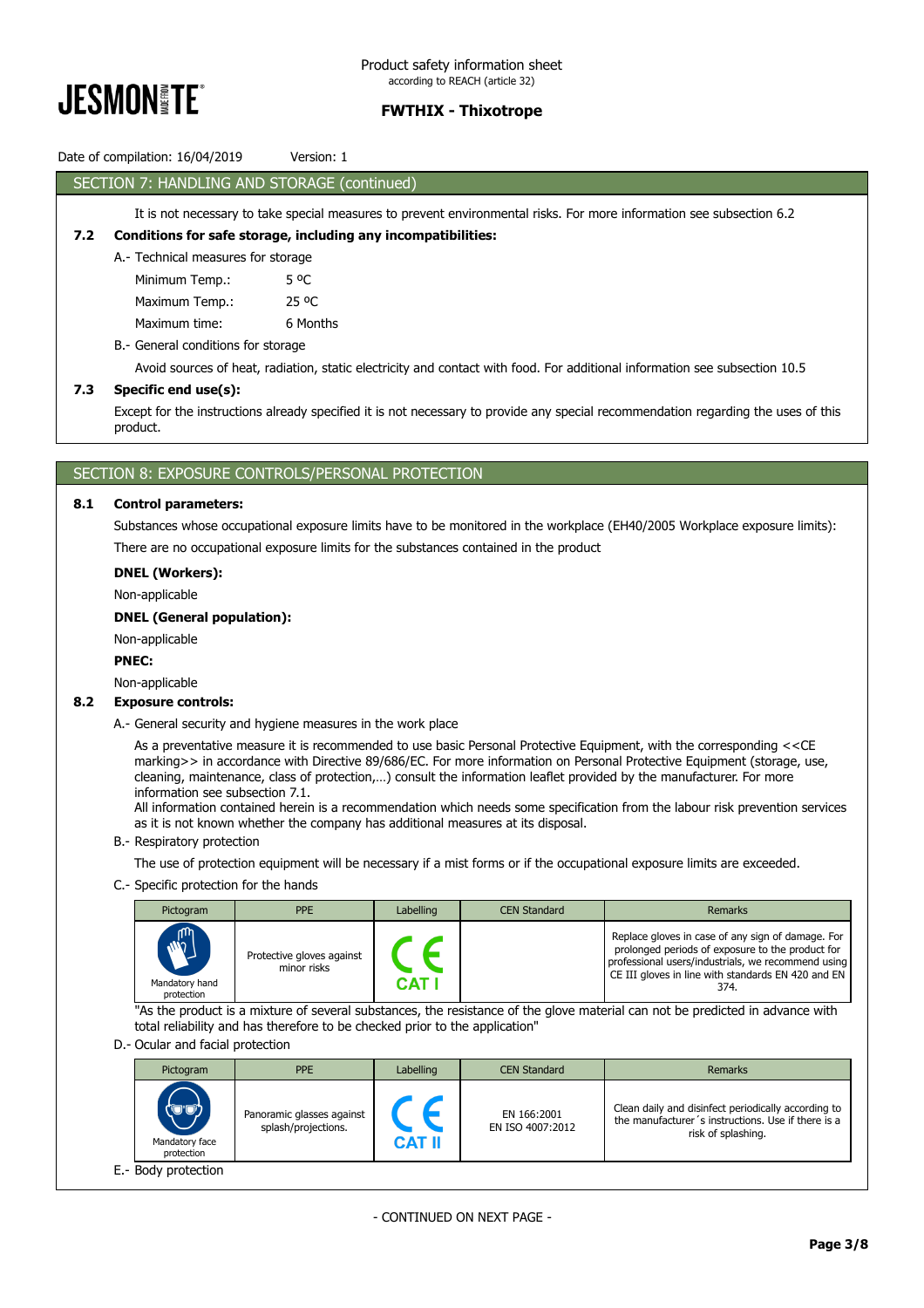

Date of compilation: 16/04/2019 Version: 1

|           | SECTION 8: EXPOSURE CONTROLS/PERSONAL PROTECTION (continued) |            |                     |                                                                                                                                                                                                                                                                                  |
|-----------|--------------------------------------------------------------|------------|---------------------|----------------------------------------------------------------------------------------------------------------------------------------------------------------------------------------------------------------------------------------------------------------------------------|
| Pictogram | <b>PPE</b>                                                   | Labelling  | <b>CEN Standard</b> | <b>Remarks</b>                                                                                                                                                                                                                                                                   |
|           | Work clothing                                                | <b>CAT</b> |                     | Replace before any evidence of deterioration. For<br>periods of prolonged exposure to the product for<br>professional/industrial users CE III is<br>recommended, in accordance with the regulations<br>in EN ISO 6529:2001, EN ISO 6530:2005, EN ISO<br>13688:2013, EN 464:1994. |
|           | Anti-slip work shoes                                         |            | EN ISO 20347:2012   | Replace before any evidence of deterioration. For<br>periods of prolonged exposure to the product for<br>professional/industrial users CE III is<br>recommended, in accordance with the regulations<br>in EN ISO 20345 y EN 13832-1                                              |

F.- Additional emergency measures

It is not necessary to take additional emergency measures.

### **Environmental exposure controls:**

In accordance with the community legislation for the protection of the environment it is recommended to avoid environmental spillage of both the product and its container. For additional information see subsection 7.1.D

### **Volatile organic compounds:**

With regard to Directive 2010/75/EU, this product has the following characteristics:

| $V.O.C.$ (Supply):        | 0 % weight                    |
|---------------------------|-------------------------------|
| V.O.C. density at 20 °C:  | 0 kg/m <sup>3</sup> $(0 g/L)$ |
| Average carbon number:    | Non-applicable                |
| Average molecular weight: | Non-applicable                |

### SECTION 9: PHYSICAL AND CHEMICAL PROPERTIES

### **9.1 Information on basic physical and chemical properties:**

For complete information see the product datasheet.

#### **Appearance:**

| Physical state at 20 °C:                                                                           | Liquid                   |  |
|----------------------------------------------------------------------------------------------------|--------------------------|--|
| Appearance:                                                                                        | Not available            |  |
| Colour:                                                                                            | Not available            |  |
| Odour:                                                                                             | Not available            |  |
| Odour threshold:                                                                                   | Non-applicable *         |  |
| <b>Volatility:</b>                                                                                 |                          |  |
| Boiling point at atmospheric pressure:                                                             | 100 °C                   |  |
| Vapour pressure at 20 °C:                                                                          | 2350 Pa                  |  |
| Vapour pressure at 50 °C:                                                                          | 92.87 (12.38 kPa)        |  |
| Evaporation rate at 20 °C:                                                                         | Non-applicable *         |  |
| <b>Product description:</b>                                                                        |                          |  |
| Density at 20 °C:                                                                                  | 1064.9 kg/m <sup>3</sup> |  |
| Relative density at 20 °C.                                                                         | 1.065                    |  |
| Dynamic viscosity at 20 °C:                                                                        | Non-applicable *         |  |
| Kinematic viscosity at 20 °C:                                                                      | Non-applicable *         |  |
| Kinematic viscosity at 40 °C:                                                                      | Non-applicable *         |  |
| Concentration:                                                                                     | Non-applicable *         |  |
| pH:                                                                                                | Non-applicable *         |  |
| Vapour density at 20 °C:                                                                           | Non-applicable *         |  |
| Partition coefficient n-octanol/water 20 °C:                                                       | Non-applicable *         |  |
| *Not relevant due to the nature of the product, not providing information property of its hazards. |                          |  |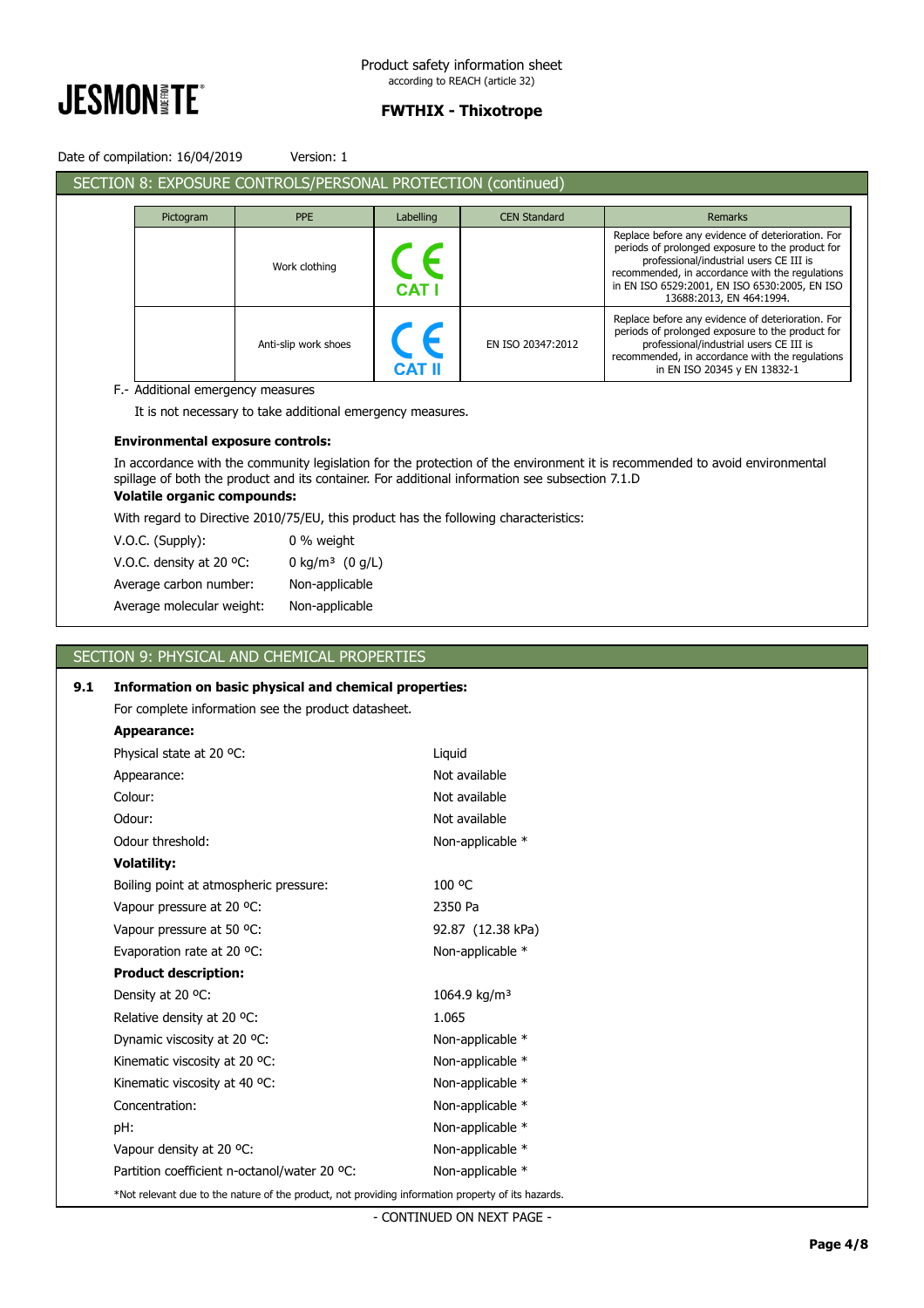

Date of compilation: 16/04/2019 Version: 1

|     | SECTION 9: PHYSICAL AND CHEMICAL PROPERTIES (continued) |                                                                                                    |  |
|-----|---------------------------------------------------------|----------------------------------------------------------------------------------------------------|--|
|     | Solubility in water at 20 °C:                           | Non-applicable *                                                                                   |  |
|     | Solubility properties:                                  | Non-applicable *                                                                                   |  |
|     | Decomposition temperature:                              | Non-applicable *                                                                                   |  |
|     | Melting point/freezing point:                           | Non-applicable *                                                                                   |  |
|     | <b>Explosive properties:</b>                            | Non-applicable *                                                                                   |  |
|     | Oxidising properties:                                   | Non-applicable *                                                                                   |  |
|     | <b>Flammability:</b>                                    |                                                                                                    |  |
|     | Flash Point:                                            | Non Flammable (>60 °C)                                                                             |  |
|     | Flammability (solid, gas):                              | Non-applicable *                                                                                   |  |
|     | Autoignition temperature:                               | Non-applicable *                                                                                   |  |
|     | Lower flammability limit:                               | Non-applicable *                                                                                   |  |
|     | Upper flammability limit:                               | Non-applicable *                                                                                   |  |
|     | <b>Explosive:</b>                                       |                                                                                                    |  |
|     | Lower explosive limit:                                  | Non-applicable *                                                                                   |  |
|     | Upper explosive limit:                                  | Non-applicable *                                                                                   |  |
| 9.2 | <b>Other information:</b>                               |                                                                                                    |  |
|     | Surface tension at 20 °C:                               | Non-applicable *                                                                                   |  |
|     | Refraction index:                                       | Non-applicable *                                                                                   |  |
|     |                                                         | *Not relevant due to the nature of the product, not providing information property of its hazards. |  |

### SECTION 10: STABILITY AND REACTIVITY

#### **10.1 Reactivity:**

No hazardous reactions are expected because the product is stable under recommended storage conditions. See section 7.

#### **10.2 Chemical stability:**

Chemically stable under the conditions of storage, handling and use.

### **10.3 Possibility of hazardous reactions:**

Under the specified conditions, hazardous reactions that lead to excessive temperatures or pressure are not expected.

#### **10.4 Conditions to avoid:**

Applicable for handling and storage at room temperature:

| Shock and friction | Contact with air |                | Sunlight       | <b>Humidity</b> |
|--------------------|------------------|----------------|----------------|-----------------|
| Not applicable     | Not applicable   | Not applicable | Not applicable | Not applicable  |

#### **10.5 Incompatible materials:**

| Acids        | Water                   | Oxidising materials | Combustible materials | <b>Others</b>           |
|--------------|-------------------------|---------------------|-----------------------|-------------------------|
| Avoid        | <sup>.</sup> applicable | Not applicable      | Not                   | Avoid alkalis or strong |
| strong acids | Not                     |                     | t applicable          | bases                   |

### **10.6 Hazardous decomposition products:**

See subsection 10.3, 10.4 and 10.5 to find out the specific decomposition products. Depending on the decomposition conditions, complex mixtures of chemical substances can be released: carbon dioxide (CO2), carbon monoxide and other organic compounds.

### SECTION 11: TOXICOLOGICAL INFORMATION

### **11.1 Information on toxicological effects:**

LD50 oral > 2000 mg/kg (rat)

### **Dangerous health implications:**

In case of exposure that is repetitive, prolonged or at concentrations higher than the recommended occupational exposure limits, adverse effects on health may result, depending on the means of exposure: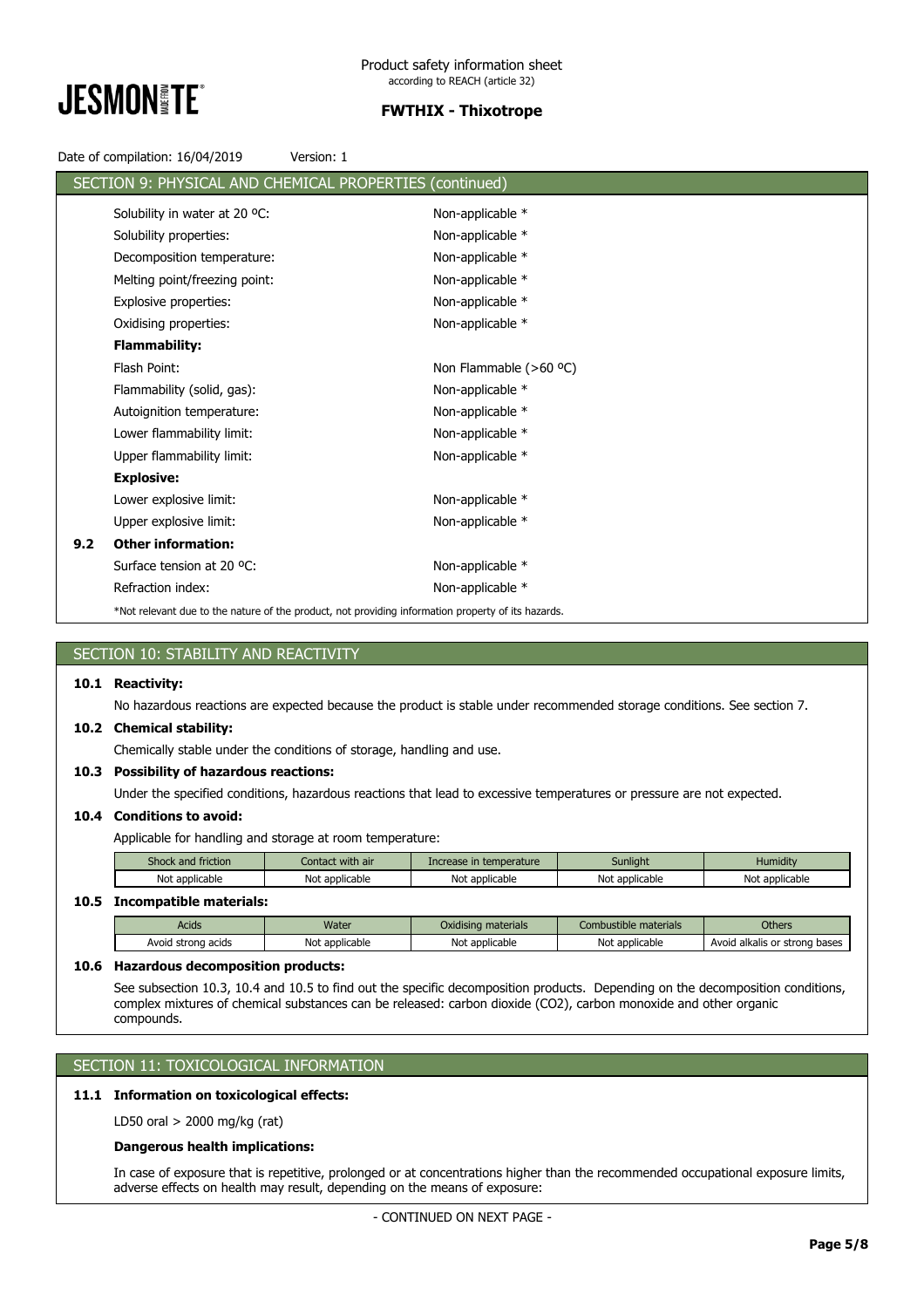

Date of compilation: 16/04/2019 Version: 1 SECTION 11: TOXICOLOGICAL INFORMATION (continued) A- Ingestion (acute effect): - Acute toxicity : Based on available data, the classification criteria are not met - Corrosivity/Irritability: Based on available data, the classification criteria are not met B- Inhalation (acute effect): - Acute toxicity : Based on available data, the classification criteria are not met - Corrosivity/Irritability: Based on available data, the classification criteria are not met C- Contact with the skin and the eyes (acute effect): - Contact with the skin: Based on available data, the classification criteria are not met Contact with the eyes: Based on available data, the classification criteria are not met D- CMR effects (carcinogenicity, mutagenicity and toxicity to reproduction): - Carcinogenicity: Based on available data, the classification criteria are not met IARC: Non-applicable - Mutagenicity: Based on available data, the classification criteria are not met - Reproductive toxicity: Based on available data, the classification criteria are not met E- Sensitizing effects: - Respiratory: Based on available data, the classification criteria are not met Cutaneous: Based on available data, the classification criteria are not met F- Specific target organ toxicity (STOT) - single exposure: Based on available data, the classification criteria are not met G- Specific target organ toxicity (STOT)-repeated exposure: - Specific target organ toxicity (STOT)-repeated exposure: Based on available data, the classification criteria are not met - Skin: Based on available data, the classification criteria are not met H- Aspiration hazard: Based on available data, the classification criteria are not met **Other information:** Non-applicable **Specific toxicology information on the substances:** Not available SECTION 12: ECOLOGICAL INFORMATION

The experimental information related to the eco-toxicological properties of the product itself is not available

### **12.1 Toxicity:**

Not available

**12.2 Persistence and degradability:**

Not available

- **12.3 Bioaccumulative potential:** Not available
- **12.4 Mobility in soil:**

Not available

**12.5 Results of PBT and vPvB assessment:**

Product fails to meet PBT/vPvB criteria

### **12.6 Other adverse effects:**

Not described

### SECTION 13: DISPOSAL CONSIDERATIONS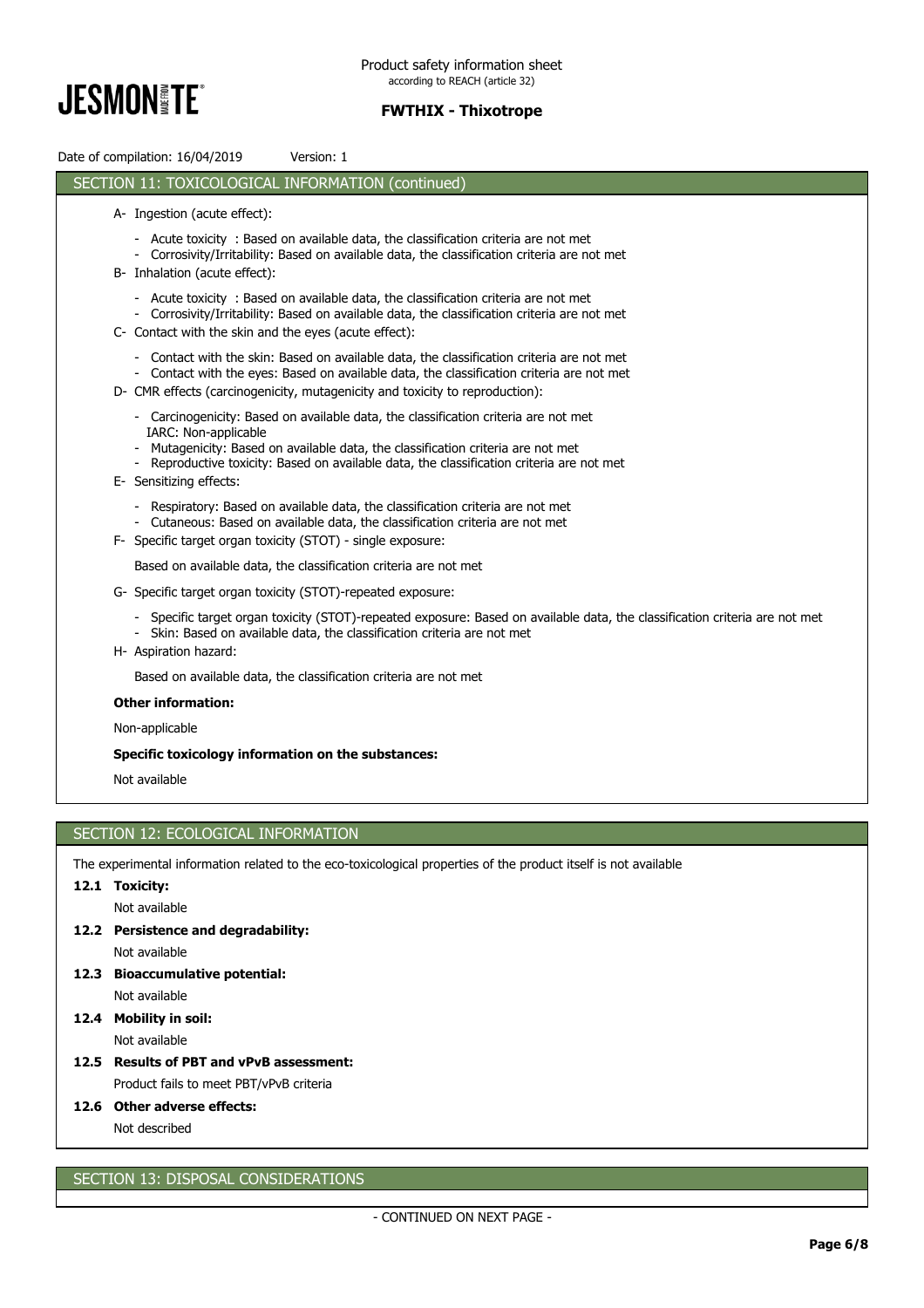

Date of compilation: 16/04/2019 Version: 1

### SECTION 13: DISPOSAL CONSIDERATIONS (continued)

#### **13.1 Waste treatment methods:**

| Code | <b>Description</b>                                                                          | Waste class (Regulation (EU) No<br>1357/2014) |
|------|---------------------------------------------------------------------------------------------|-----------------------------------------------|
|      | It is not possible to assign a specific code, as it depends on the intended use by the user | Non dangerous                                 |

#### **Type of waste (Regulation (EU) No 1357/2014):**

Non-applicable

#### **Waste management (disposal and evaluation):**

Consult the authorized waste service manager on the assessment and disposal operations in accordance with Annex 1 and Annex 2 (Directive 2008/98/EC, The Waste Regulations 2011, 2011 No. 988). As under 15 01 (2014/955/EU) of the code and in case the container has been in direct contact with the product, it will be processed the same way as the actual product. Otherwise, it will be processed as non-dangerous residue. We do not recommended disposal down the drain. See paragraph 6.2.

#### **Regulations related to waste management:**

In accordance with Annex II of Regulation (EC) No 1907/2006 (REACH) the community or state provisions related to waste management are stated

Community legislation: Directive 2008/98/EC, 2014/955/EU, Regulation (EU) No 1357/2014

#### SECTION 14: TRANSPORT INFORMATION

This product is not regulated for transport (ADR/RID,IMDG,IATA)

### SECTION 15: REGULATORY INFORMATION

### **15.1 Safety, health and environmental regulations/legislation specific for the substance or mixture:**

Candidate substances for authorisation under the Regulation (EC) No 1907/2006 (REACH): Non-applicable

Substances included in Annex XIV of REACH ("Authorisation List") and sunset date: Non-applicable

Regulation (EC) No 1005/2009, about substances that deplete the ozone layer: Non-applicable

Article 95, REGULATION (EU) No 528/2012: Non-applicable

REGULATION (EU) No 649/2012, in relation to the import and export of hazardous chemical products: Non-applicable

#### **Seveso III:**

Non-applicable

### **Limitations to commercialisation and the use of certain dangerous substances and mixtures (Annex XVII REACH, etc ….):**

Non-applicable

#### **Specific provisions in terms of protecting people or the environment:**

It is recommended to use the information included in this safety data sheet as a basis for conducting workplace-specific risk assessments in order to establish the necessary risk prevention measures for the handling, use, storage and disposal of this product.

### **Other legislation:**

The Carriage of Dangerous Goods and Use of Transportable Pressure Equipment Regulations 2009 (CDG 2009), SI 2009 No 1348 The Carriage of Dangerous Goods and Use of Transportable Pressure Equipment (Amendment) Regulations 2011, 2011 No. 1885 Control of Substances Hazardous to Health Regulations 2002 (as amended) EH40/2005 Workplace exposure limits The Waste Regulations 2011, 2011 No. 988

#### **15.2 Chemical safety assessment:**

The supplier has not carried out evaluation of chemical safety.

#### SECTION 16: OTHER INFORMATION

#### **Legislation related to safety data sheets:**

- CONTINUED ON NEXT PAGE -